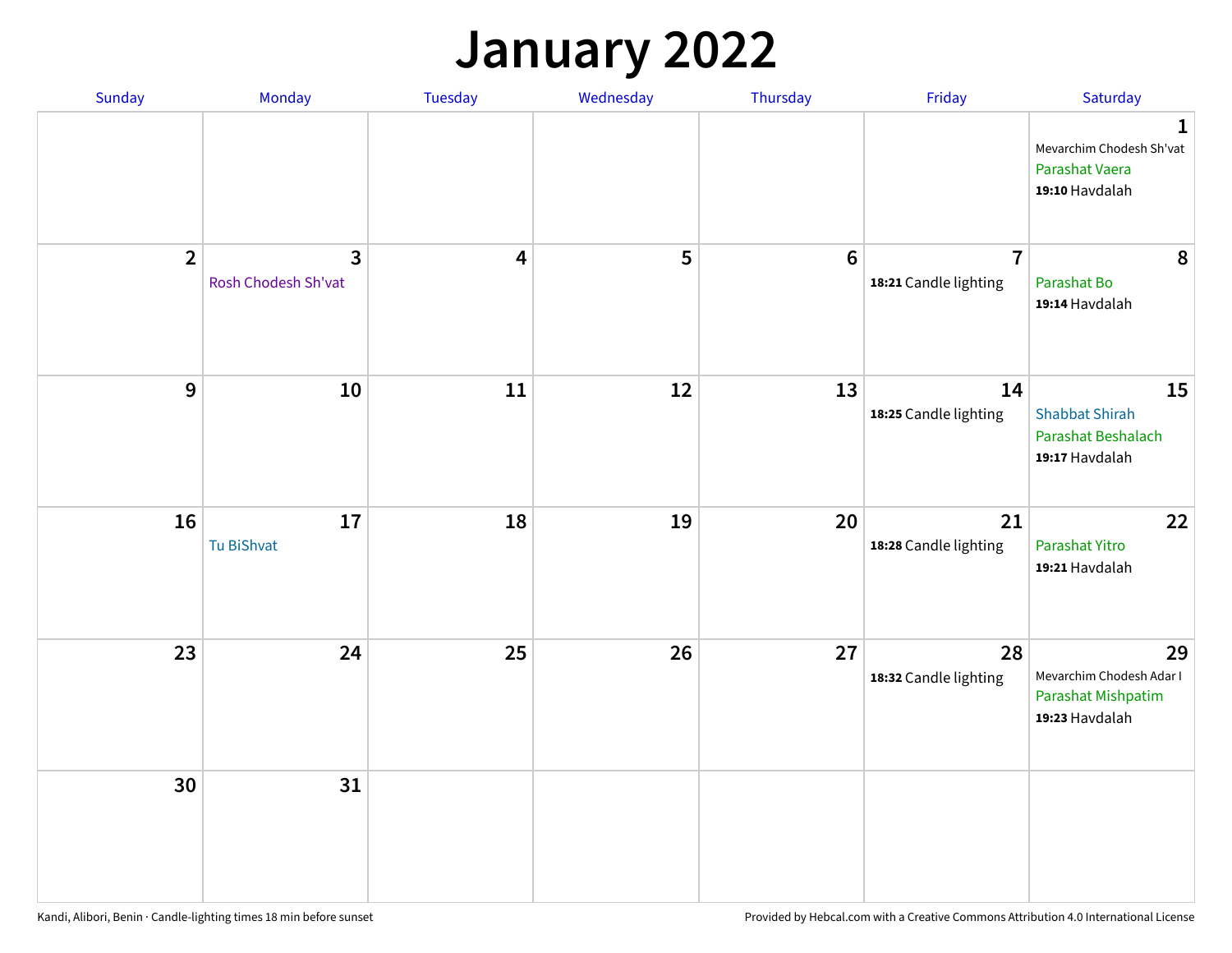# **February 2022**

| Sunday  | Monday                  | <b>Tuesday</b>                      | Wednesday                             | Thursday | Friday                                           | Saturday                                                                                          |
|---------|-------------------------|-------------------------------------|---------------------------------------|----------|--------------------------------------------------|---------------------------------------------------------------------------------------------------|
|         |                         | $\mathbf{1}$<br>Rosh Chodesh Adar I | $\overline{2}$<br>Rosh Chodesh Adar I | 3        | $\overline{\mathbf{4}}$<br>18:34 Candle lighting | 5<br>Parashat Terumah<br>19:25 Havdalah                                                           |
| $\bf 6$ | $\overline{\mathbf{7}}$ | 8                                   | $\boldsymbol{9}$                      | 10       | 11<br>18:36 Candle lighting                      | 12<br>Parashat Tetzaveh<br>19:27 Havdalah                                                         |
| 13      | 14                      | 15<br><b>Purim Katan</b>            | 16                                    | 17       | 18<br>18:38 Candle lighting                      | 19<br>Parashat Ki Tisa<br>19:28 Havdalah                                                          |
| 20      | 21                      | 22                                  | 23                                    | 24       | 25<br>18:39 Candle lighting                      | 26<br><b>Shabbat Shekalim</b><br>Mevarchim Chodesh Adar II<br>Parashat Vayakhel<br>19:29 Havdalah |
| 27      | 28                      |                                     |                                       |          |                                                  |                                                                                                   |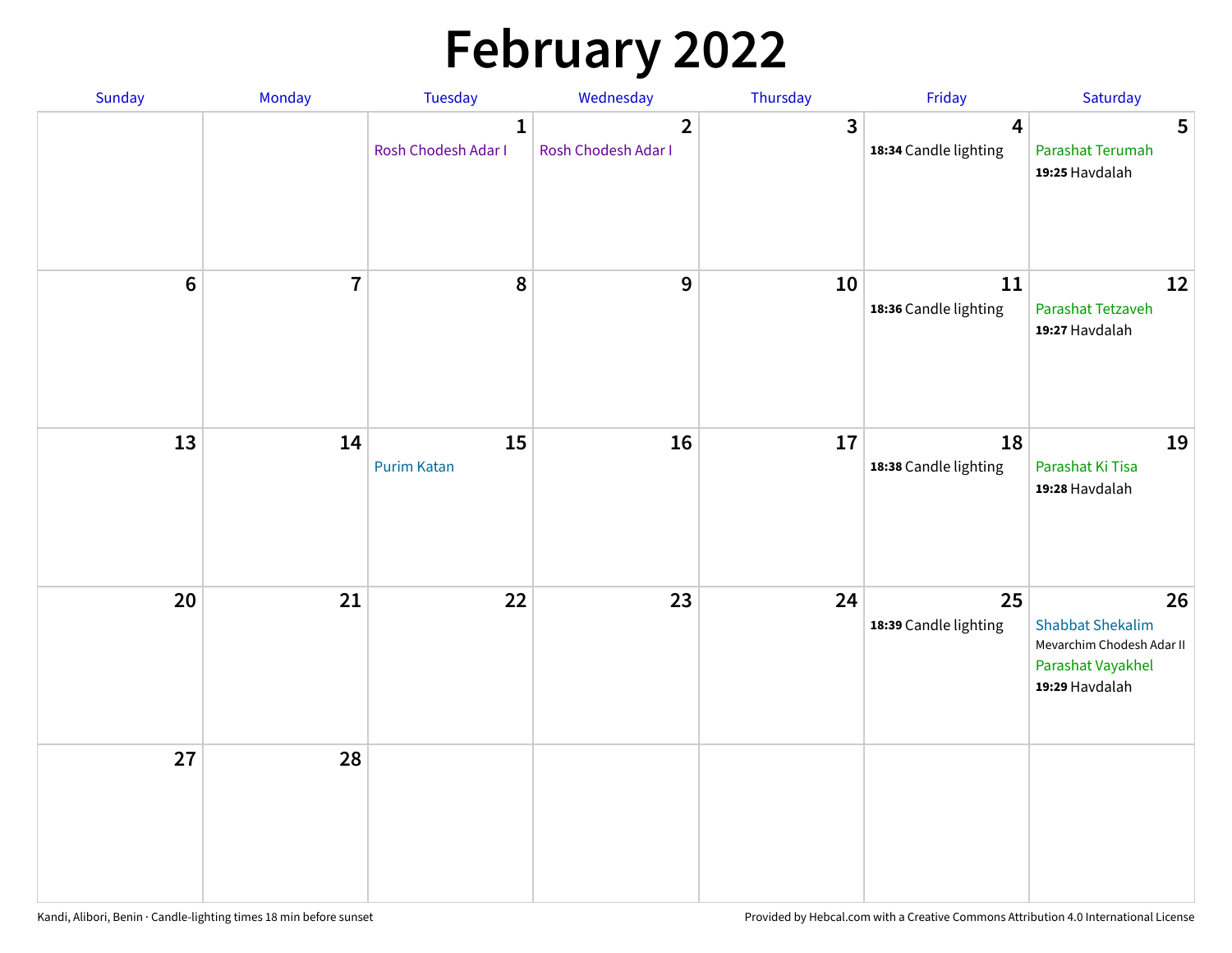## **March 2022**

| Sunday | Monday         | <b>Tuesday</b> | Wednesday                                                                         | Thursday                  | Friday                                              | Saturday                                                                                   |
|--------|----------------|----------------|-----------------------------------------------------------------------------------|---------------------------|-----------------------------------------------------|--------------------------------------------------------------------------------------------|
|        |                | $\mathbf{1}$   | $\overline{2}$                                                                    | 3<br>Rosh Chodesh Adar II | 4<br>Rosh Chodesh Adar II<br>18:40 Candle lighting  | 5<br>Parashat Pekudei<br>19:30 Havdalah                                                    |
| $6\,$  | $\overline{7}$ | 8              | 9                                                                                 | 10                        | 11<br>18:40 Candle lighting                         | 12<br><b>Shabbat Zachor</b><br>Parashat Vayikra<br>19:30 Havdalah                          |
| 13     | 14             | 15             | 16<br>05:53 Fast begins<br>Ta'anit Esther<br>19:24 Fast ends<br><b>Erev Purim</b> | 17<br>Purim               | 18<br><b>Shushan Purim</b><br>18:41 Candle lighting | 19<br>Parashat Tzav<br>19:30 Havdalah                                                      |
| 20     | 21             | 22             | 23                                                                                | 24                        | 25<br>18:41 Candle lighting                         | 26<br><b>Shabbat Parah</b><br>Mevarchim Chodesh Nisan<br>Parashat Shmini<br>19:30 Havdalah |
| 27     | 28             | 29             | 30                                                                                | 31                        |                                                     |                                                                                            |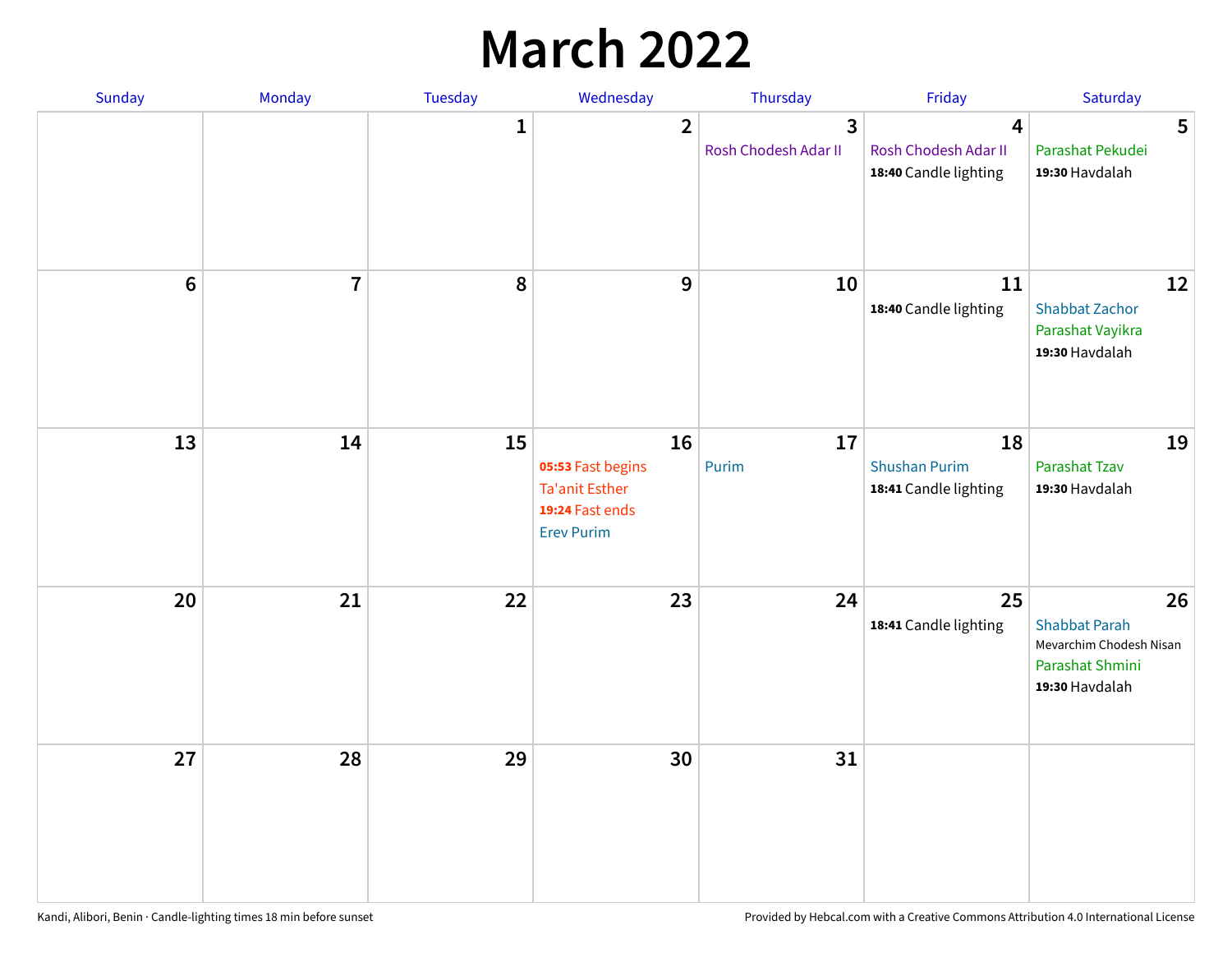## **April 2022**

| Sunday                                   | Monday                  | <b>Tuesday</b>         | Wednesday             | Thursday                                        | Friday                                                                                            | Saturday                                                                                                            |
|------------------------------------------|-------------------------|------------------------|-----------------------|-------------------------------------------------|---------------------------------------------------------------------------------------------------|---------------------------------------------------------------------------------------------------------------------|
|                                          |                         |                        |                       |                                                 | $\mathbf 1$<br>18:41 Candle lighting                                                              | $\overline{2}$<br><b>Shabbat HaChodesh</b><br><b>Rosh Chodesh Nisan</b><br><b>Parashat Tazria</b><br>19:31 Havdalah |
| 3                                        | $\overline{4}$          | 5                      | $6\phantom{1}6$       | $\overline{7}$                                  | 8<br>18:41 Candle lighting                                                                        | 9<br><b>Shabbat HaGadol</b><br>Parashat Metzora<br>19:31 Havdalah                                                   |
| 10                                       | 11<br>Yom HaAliyah      | 12                     | 13                    | 14                                              | 15<br>05:34 Fast begins<br><b>Ta'anit Bechorot</b><br><b>Erev Pesach</b><br>18:41 Candle lighting | 16<br>Pesach I<br>19:32 Candle lighting                                                                             |
| 17<br><b>Pesach II</b><br>19:32 Havdalah | 18<br>Pesach III (CH"M) | 19<br>Pesach IV (CH"M) | 20<br>Pesach V (CH"M) | 21<br>Pesach VI (CH"M)<br>18:41 Candle lighting | 22<br><b>Pesach VII</b><br>18:42 Candle lighting                                                  | 23<br><b>Pesach VIII</b><br>19:32 Havdalah                                                                          |
| 24                                       | 25                      | 26                     | 27                    | 28<br>Yom HaShoah                               | 29<br>18:42 Candle lighting                                                                       | 30<br>Mevarchim Chodesh Iyyar<br>Parashat Achrei Mot<br>19:34 Havdalah                                              |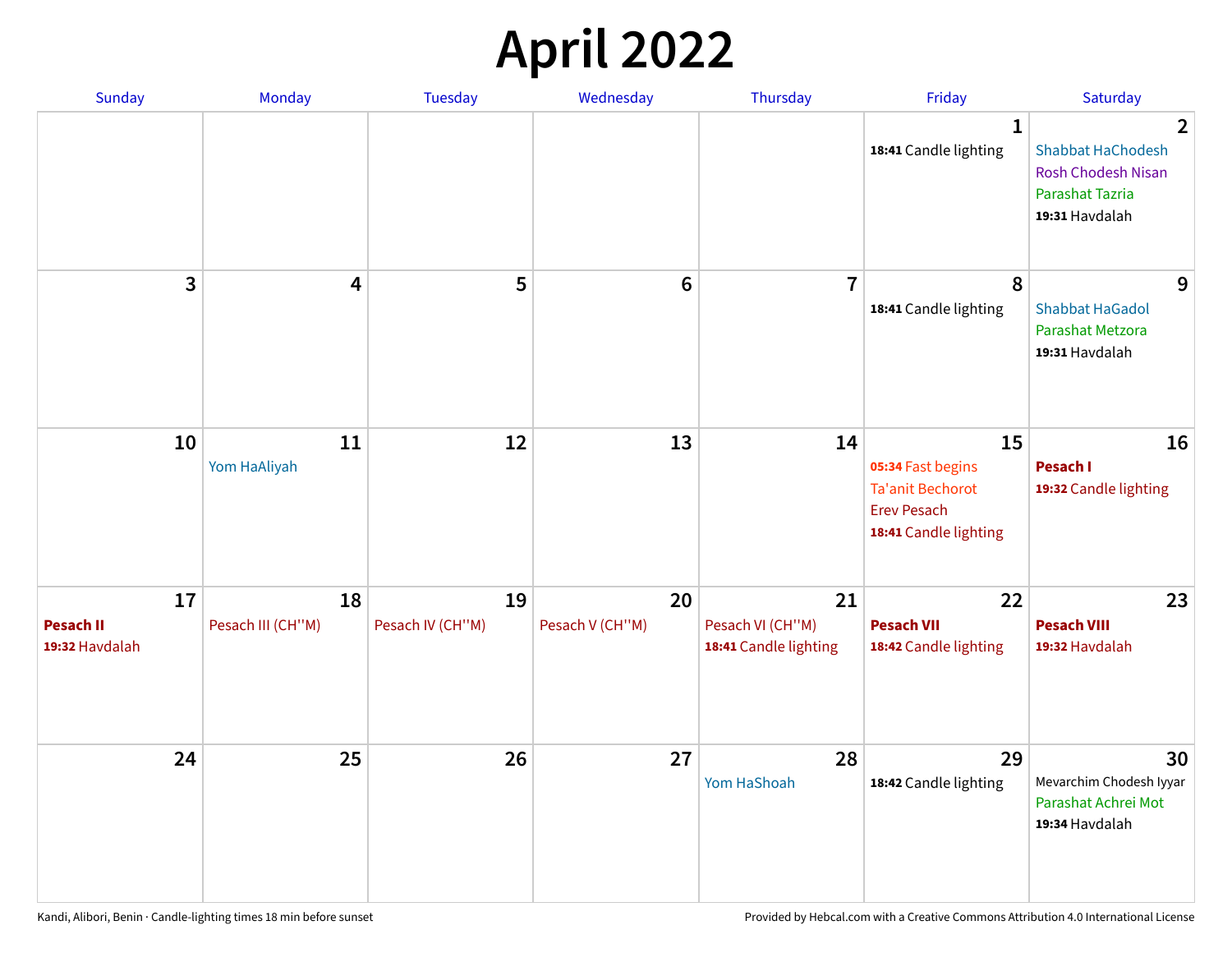## **May 2022**

| <b>Sunday</b>                      | Monday                               | Tuesday                         | Wednesday          | Thursday            | Friday                                   | Saturday                                                               |
|------------------------------------|--------------------------------------|---------------------------------|--------------------|---------------------|------------------------------------------|------------------------------------------------------------------------|
| $\mathbf{1}$<br>Rosh Chodesh Iyyar | $\overline{2}$<br>Rosh Chodesh Iyyar | 3                               | 4<br>Yom HaZikaron | 5<br>Yom HaAtzma'ut | $6\phantom{1}6$<br>18:43 Candle lighting | $\overline{7}$<br>Parashat Kedoshim<br>19:35 Havdalah                  |
| $\pmb{8}$                          | $\mathbf{9}$                         | 10                              | 11                 | 12                  | 13<br>18:45 Candle lighting              | 14<br><b>Parashat Emor</b><br>19:37 Havdalah                           |
| 15<br>Pesach Sheni                 | 16                                   | 17                              | 18                 | 19<br>Lag BaOmer    | 20<br>18:46 Candle lighting              | 21<br>Parashat Behar<br>19:39 Havdalah                                 |
| 22                                 | 23                                   | 24                              | 25                 | 26                  | 27<br>18:48 Candle lighting              | 28<br>Mevarchim Chodesh Sivan<br>Parashat Bechukotai<br>19:41 Havdalah |
| 29<br>Yom Yerushalayim             | 30                                   | 31<br><b>Rosh Chodesh Sivan</b> |                    |                     |                                          |                                                                        |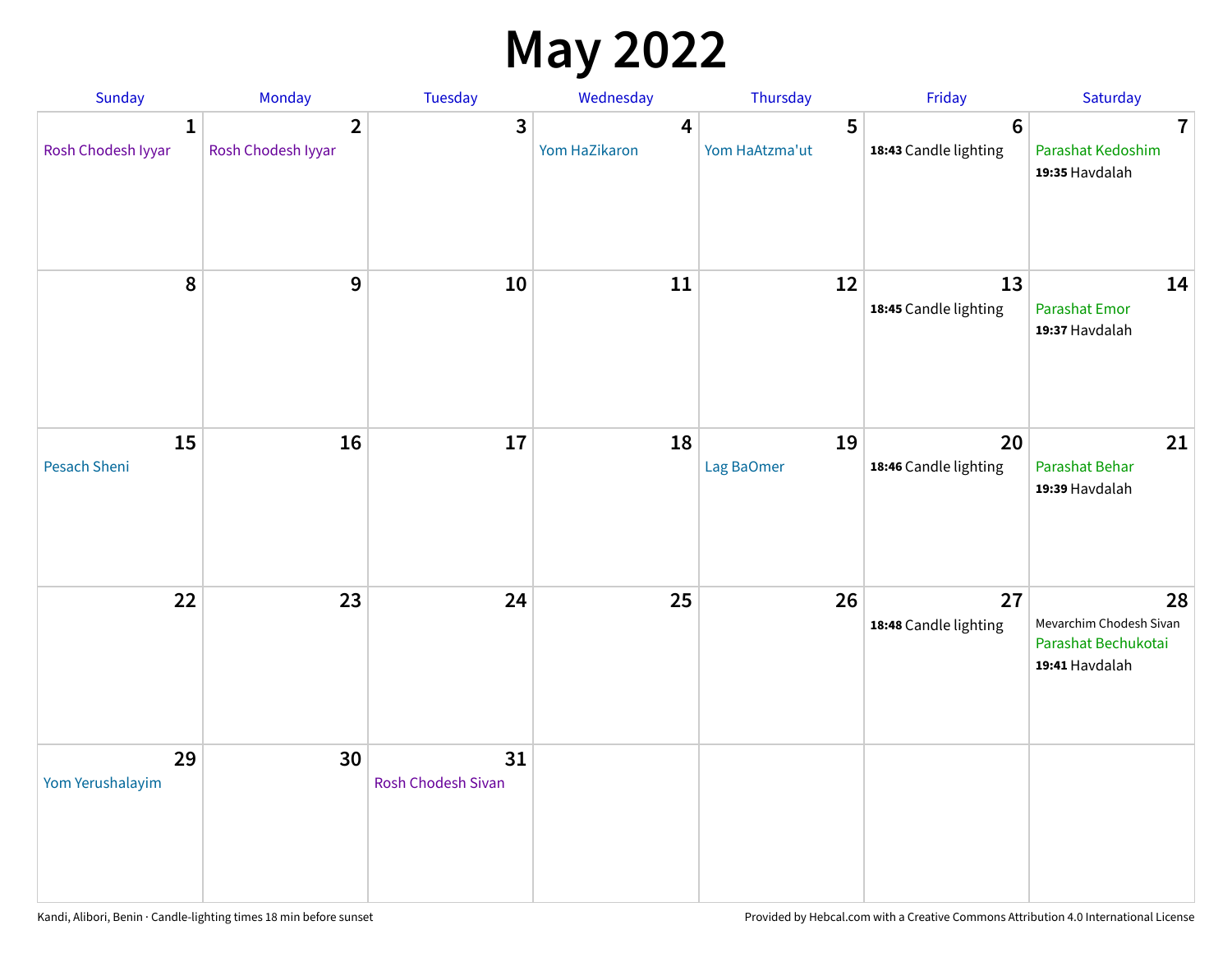#### **June 2022**

| Sunday                                         | Monday                                         | Tuesday        | Wednesday                       | Thursday                        | Friday                      | Saturday                                                                                     |
|------------------------------------------------|------------------------------------------------|----------------|---------------------------------|---------------------------------|-----------------------------|----------------------------------------------------------------------------------------------|
|                                                |                                                |                | 1                               | $\overline{2}$                  | 3<br>18:50 Candle lighting  | $\overline{\mathbf{4}}$<br><b>Erev Shavuot</b><br>Parashat Bamidbar<br>19:43 Candle lighting |
| 5<br><b>Shavuot I</b><br>19:44 Candle lighting | $\bf 6$<br><b>Shavuot II</b><br>19:44 Havdalah | $\overline{7}$ | 8                               | 9                               | 10<br>18:52 Candle lighting | 11<br>Parashat Nasso<br>19:45 Havdalah                                                       |
| 12                                             | 13                                             | 14             | 15                              | 16                              | 17<br>18:54 Candle lighting | 18<br>Parashat Beha'alotcha<br>19:47 Havdalah                                                |
| 19                                             | 20                                             | 21             | 22                              | 23                              | 24<br>18:56 Candle lighting | 25<br>Mevarchim Chodesh Tamuz<br>Parashat Sh'lach<br>19:49 Havdalah                          |
| 26                                             | 27                                             | 28             | 29<br><b>Rosh Chodesh Tamuz</b> | 30<br><b>Rosh Chodesh Tamuz</b> |                             |                                                                                              |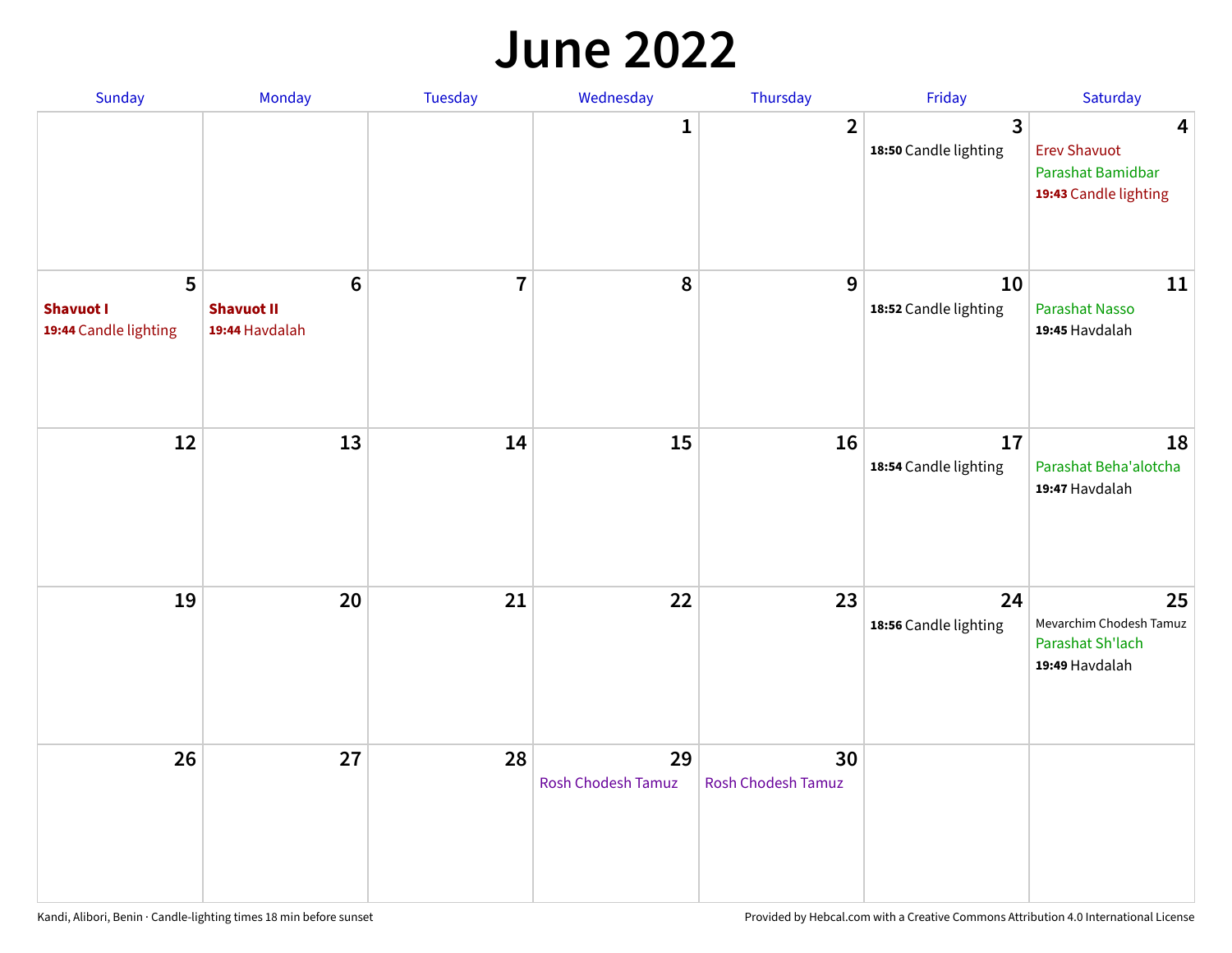## **July 2022**

| Sunday                                                           | Monday | Tuesday | Wednesday      | Thursday       | Friday                                         | Saturday                                                                |
|------------------------------------------------------------------|--------|---------|----------------|----------------|------------------------------------------------|-------------------------------------------------------------------------|
|                                                                  |        |         |                |                | $\mathbf{1}$<br>18:57 Candle lighting          | $\overline{2}$<br>Parashat Korach<br>19:50 Havdalah                     |
| $\mathbf{3}$                                                     | 4      | 5       | $6\phantom{1}$ | $\overline{7}$ | $\boldsymbol{8}$<br>18:57 Candle lighting      | 9<br><b>Parashat Chukat</b><br>19:50 Havdalah                           |
| 10                                                               | 11     | 12      | 13             | 14             | 15<br>18:57 Candle lighting                    | 16<br><b>Parashat Balak</b><br>19:50 Havdalah                           |
| 17<br>05:25 Fast begins<br><b>Tzom Tammuz</b><br>19:43 Fast ends | 18     | 19      | 20             | 21             | 22<br>18:56 Candle lighting                    | 23<br>Mevarchim Chodesh Av<br><b>Parashat Pinchas</b><br>19:48 Havdalah |
| 24                                                               | 25     | 26      | 27             | 28             | 29<br>Rosh Chodesh Av<br>18:55 Candle lighting | 30<br>Parashat Matot-Masei<br>19:46 Havdalah                            |
| 31                                                               |        |         |                |                |                                                |                                                                         |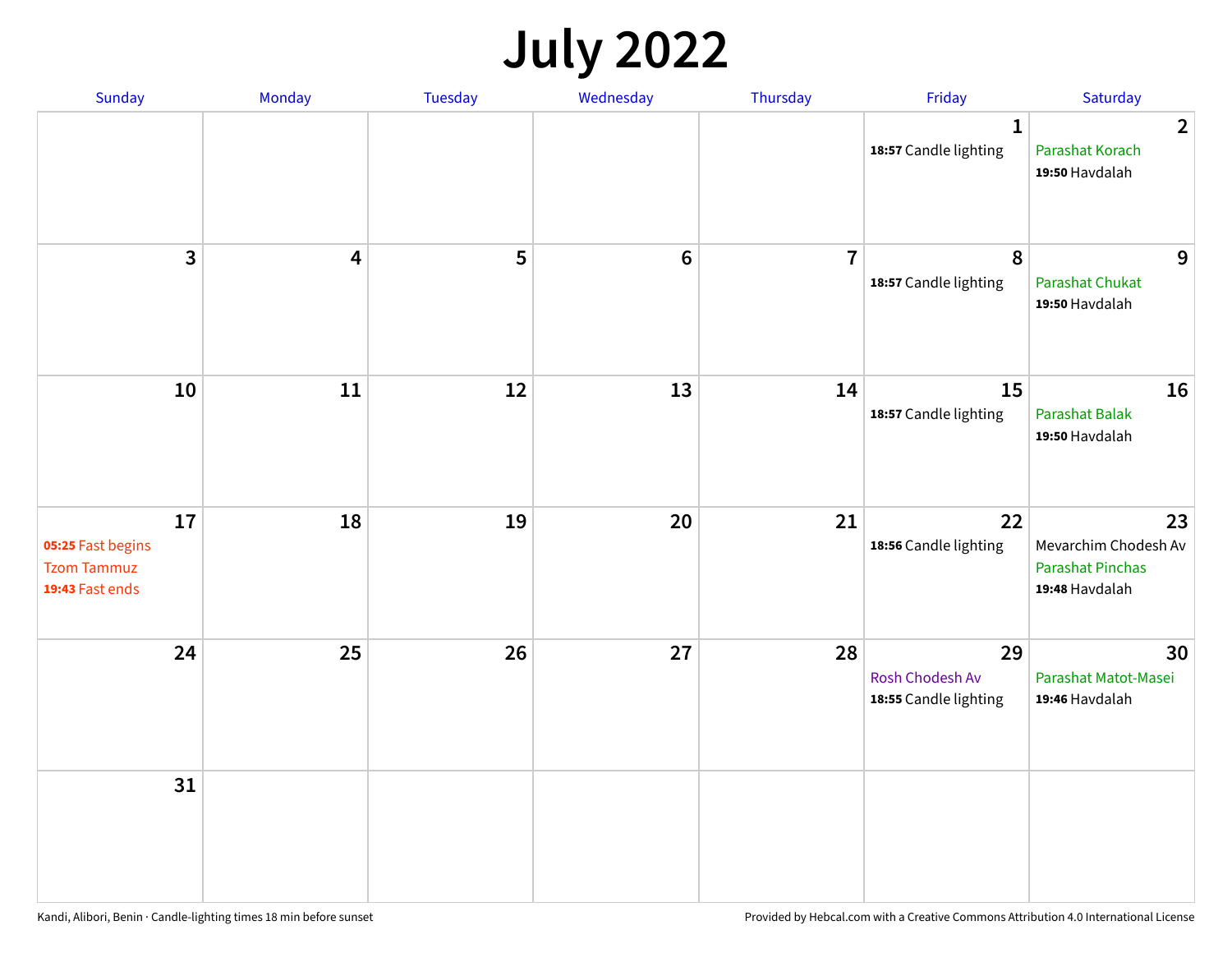# **August 2022**

| Sunday                                                      | Monday       | Tuesday                 | Wednesday | Thursday | Friday                                 | Saturday                                                                                                                       |
|-------------------------------------------------------------|--------------|-------------------------|-----------|----------|----------------------------------------|--------------------------------------------------------------------------------------------------------------------------------|
|                                                             | $\mathbf{1}$ | $\overline{\mathbf{2}}$ | 3         | 4        | 5<br>18:53 Candle lighting             | $6\phantom{1}6$<br><b>Shabbat Chazon</b><br>19:11 Fast begins<br>Erev Tish'a B'Av<br><b>Parashat Devarim</b><br>19:44 Havdalah |
| $\overline{7}$<br>Tish'a B'Av (observed)<br>19:37 Fast ends | 8            | 9                       | 10        | 11       | 12<br>Tu B'Av<br>18:50 Candle lighting | 13<br><b>Shabbat Nachamu</b><br>Parashat Vaetchanan<br>19:41 Havdalah                                                          |
| 14                                                          | 15           | 16                      | 17        | 18       | 19<br>18:47 Candle lighting            | 20<br>Mevarchim Chodesh Elul<br><b>Parashat Eikev</b><br>19:37 Havdalah                                                        |
| 21                                                          | 22           | 23                      | 24        | 25       | 26<br>18:43 Candle lighting            | 27<br><b>Rosh Chodesh Elul</b><br>Parashat Re'eh<br>19:33 Havdalah                                                             |
| 28<br>Rosh Hashana LaBehemot<br>Rosh Chodesh Elul           | 29           | 30                      | 31        |          |                                        |                                                                                                                                |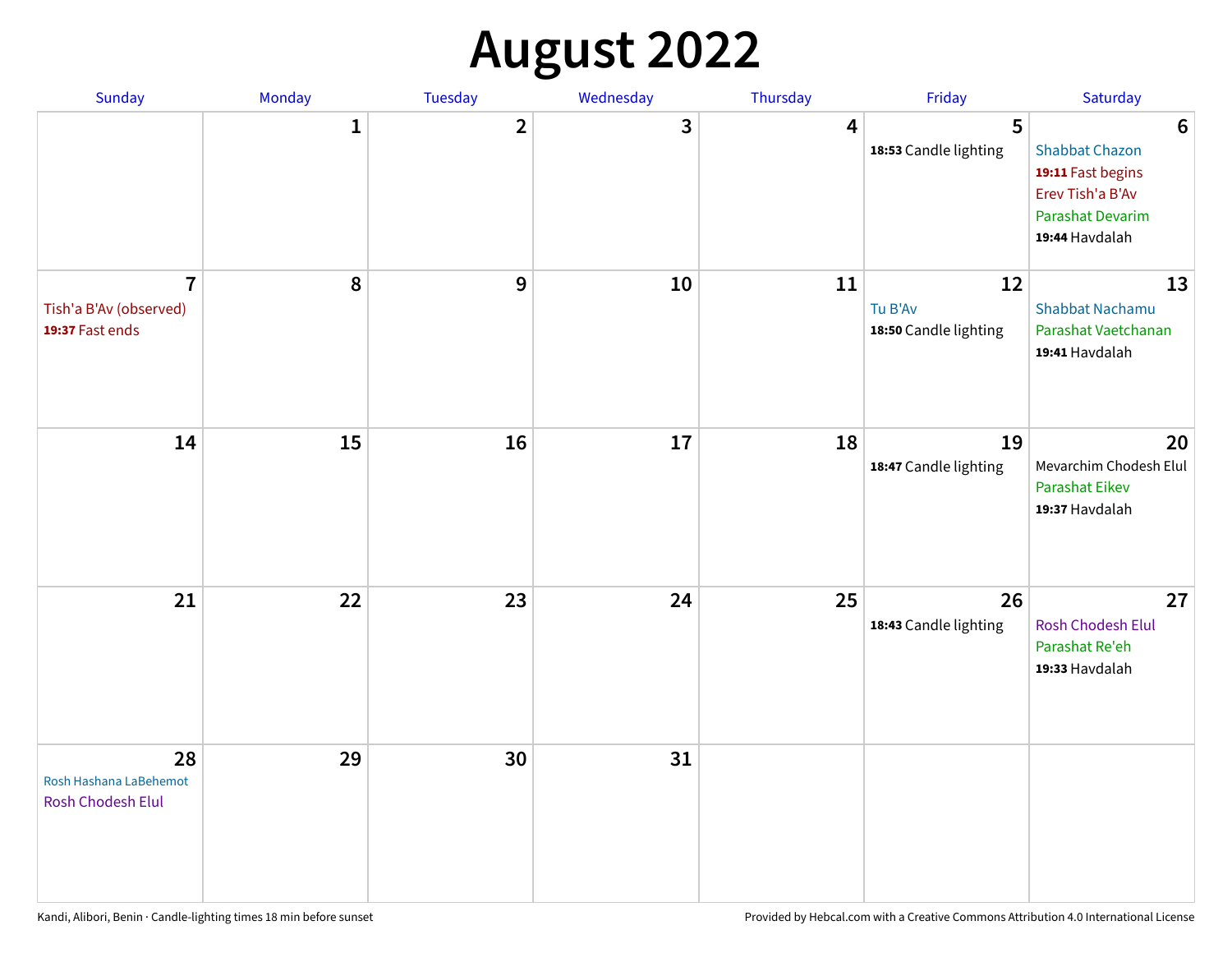## **September 2022**

| Sunday                                           | Monday                                           | <b>Tuesday</b>                                 | Wednesday                                                          | Thursday    | Friday                                  | Saturday                                                  |
|--------------------------------------------------|--------------------------------------------------|------------------------------------------------|--------------------------------------------------------------------|-------------|-----------------------------------------|-----------------------------------------------------------|
|                                                  |                                                  |                                                |                                                                    | $\mathbf 1$ | $\overline{2}$<br>18:39 Candle lighting | 3<br><b>Parashat Shoftim</b><br>19:28 Havdalah            |
| $\overline{\mathbf{4}}$                          | 5                                                | $6\phantom{1}6$                                | $\overline{7}$                                                     | 8           | 9<br>18:34 Candle lighting              | 10<br>Parashat Ki Teitzei<br>19:24 Havdalah               |
| 11                                               | 12                                               | 13                                             | 14                                                                 | 15          | 16<br>18:30 Candle lighting             | 17<br>Leil Selichot<br>Parashat Ki Tavo<br>19:19 Havdalah |
| 18                                               | 19                                               | 20                                             | 21                                                                 | 22          | 23<br>18:25 Candle lighting             | 24<br>Parashat Nitzavim<br>19:14 Havdalah                 |
| 25<br>Erev Rosh Hashana<br>18:24 Candle lighting | 26<br>Rosh Hashana 5783<br>19:13 Candle lighting | 27<br><b>Rosh Hashana II</b><br>19:12 Havdalah | 28<br>05:35 Fast begins<br><b>Tzom Gedaliah</b><br>19:06 Fast ends | 29          | 30<br>18:21 Candle lighting             |                                                           |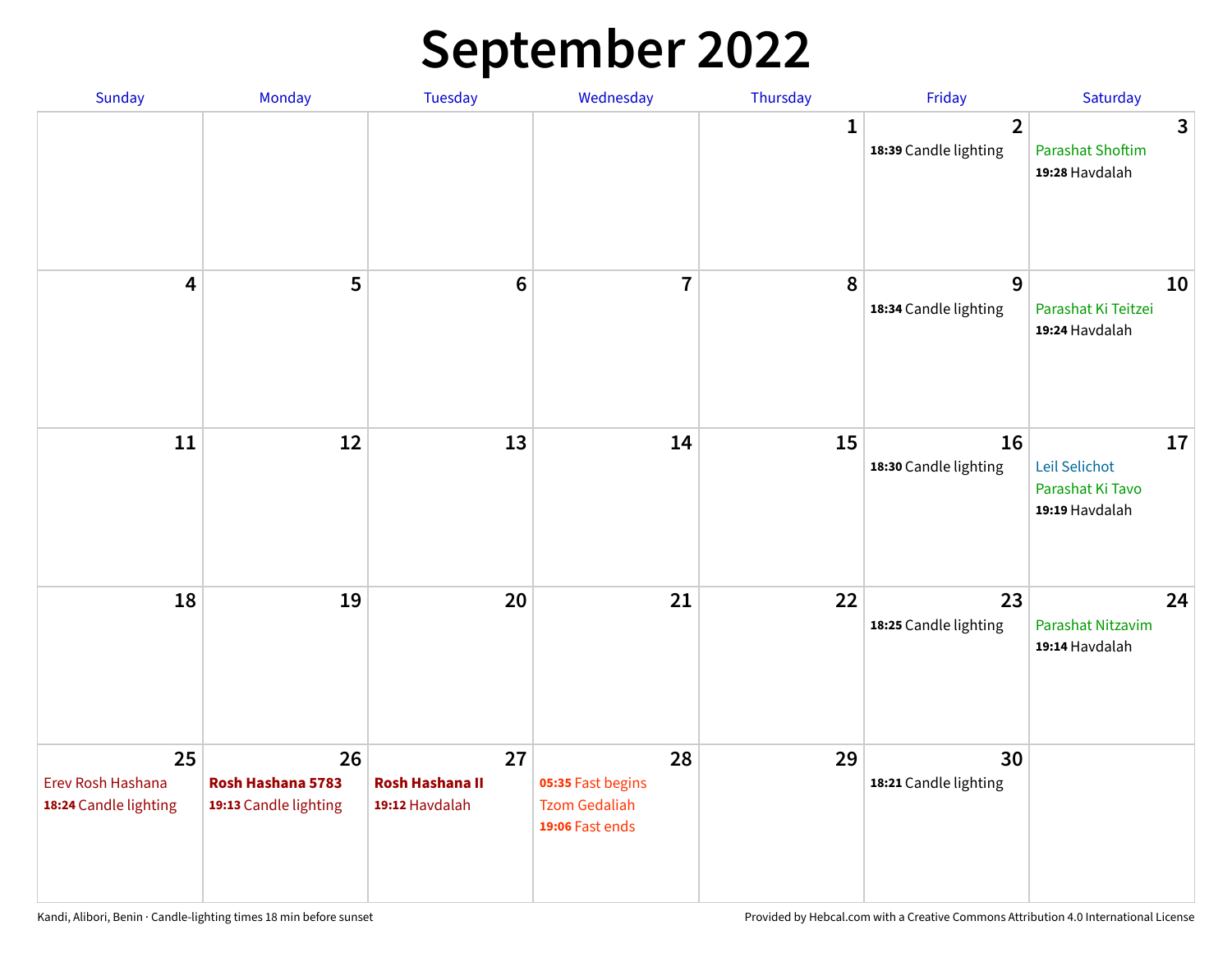## **October 2022**

| Sunday                                                   | Monday                                               | <b>Tuesday</b>                                                    | Wednesday                                | Thursday               | Friday                                         | Saturday                                                                |
|----------------------------------------------------------|------------------------------------------------------|-------------------------------------------------------------------|------------------------------------------|------------------------|------------------------------------------------|-------------------------------------------------------------------------|
|                                                          |                                                      |                                                                   |                                          |                        |                                                | 1<br><b>Shabbat Shuva</b><br>Parashat Vayeilech<br>19:10 Havdalah       |
| $\overline{2}$                                           | $\overline{\mathbf{3}}$                              | $\overline{4}$<br><b>Erev Yom Kippur</b><br>18:18 Candle lighting | 5<br><b>Yom Kippur</b><br>19:07 Havdalah | 6                      | $\overline{7}$<br>18:16 Candle lighting        | 8<br>Parashat Ha'Azinu<br>19:06 Havdalah                                |
| 9<br><b>Erev Sukkot</b><br>18:15 Candle lighting         | 10<br><b>Sukkot I</b><br>19:05 Candle lighting       | 11<br><b>Sukkot II</b><br>19:04 Havdalah                          | 12<br>Sukkot III (CH"M)                  | 13<br>Sukkot IV (CH"M) | 14<br>Sukkot V (CH"M)<br>18:13 Candle lighting | 15<br>Sukkot VI (CH"M)<br>19:02 Havdalah                                |
| 16<br>Sukkot VII (Hoshana Raba)<br>18:11 Candle lighting | 17<br><b>Shmini Atzeret</b><br>19:01 Candle lighting | 18<br><b>Simchat Torah</b><br>19:01 Havdalah                      | 19                                       | 20                     | 21<br>18:09 Candle lighting                    | 22<br>Mevarchim Chodesh Cheshvan<br>Parashat Bereshit<br>18:59 Havdalah |
| 23                                                       | 24                                                   | 25<br>Rosh Chodesh Cheshvan                                       | 26<br>Rosh Chodesh Cheshvan              | 27                     | 28<br>18:06 Candle lighting                    | 29<br><b>Parashat Noach</b><br>18:57 Havdalah                           |
| 30                                                       | 31                                                   |                                                                   |                                          |                        |                                                |                                                                         |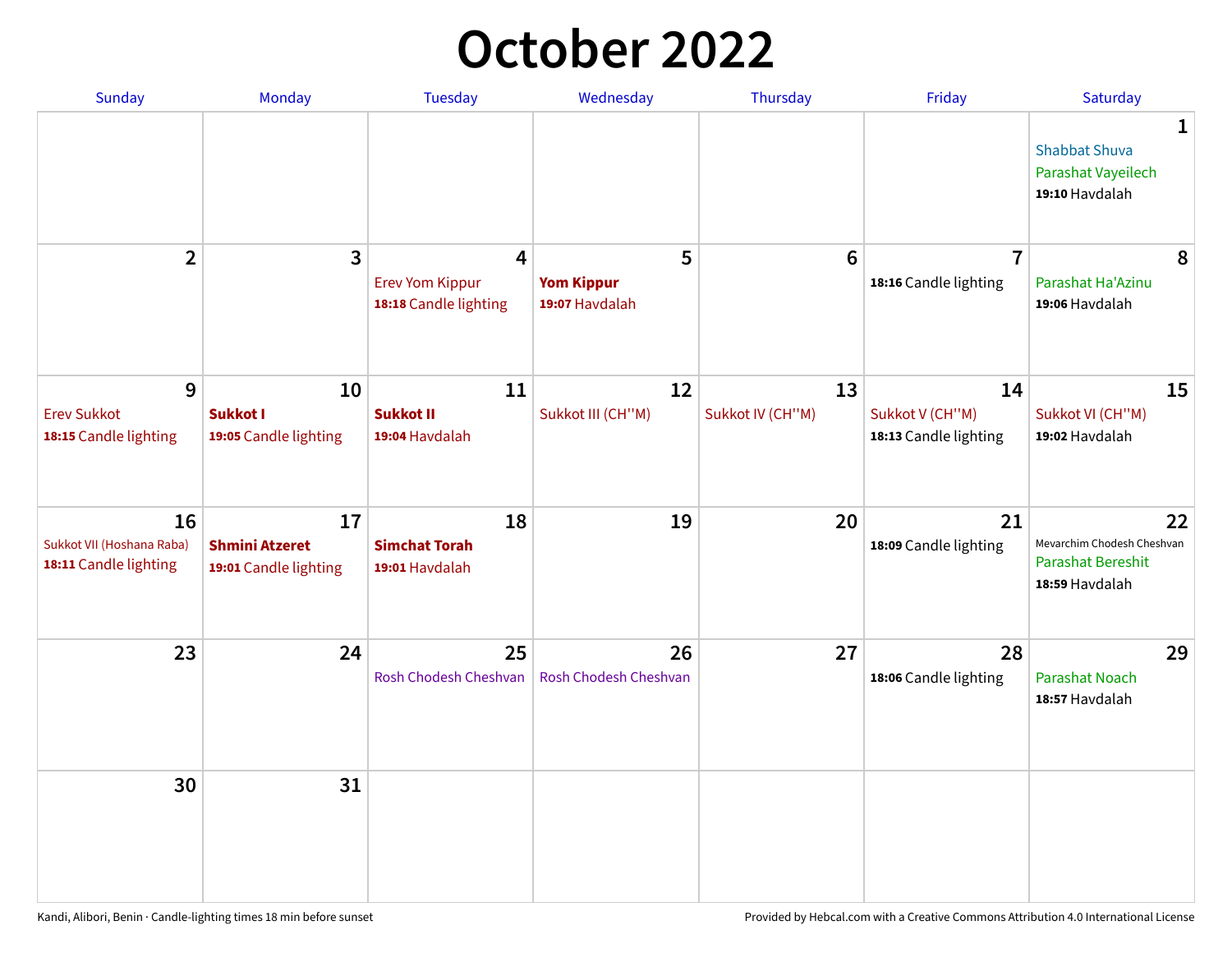### **November 2022**

| Sunday         | Monday         | <b>Tuesday</b>                                 | Wednesday        | Thursday                  | Friday                                             | Saturday                                                                 |
|----------------|----------------|------------------------------------------------|------------------|---------------------------|----------------------------------------------------|--------------------------------------------------------------------------|
|                |                | $\mathbf{1}$<br>Yom HaAliyah School Observance | $\mathbf{2}$     | $\mathbf{3}$              | $\overline{\mathbf{4}}$<br>18:04 Candle lighting   | 5<br>Parashat Lech-Lecha<br>18:55 Havdalah                               |
| $6\phantom{a}$ | $\overline{7}$ | 8                                              | $\boldsymbol{9}$ | 10                        | 11<br>18:03 Candle lighting                        | 12<br>Parashat Vayera<br>18:54 Havdalah                                  |
| 13             | 14             | 15                                             | 16               | 17                        | 18<br>18:03 Candle lighting                        | 19<br>Mevarchim Chodesh Kislev<br>Parashat Chayei Sara<br>18:54 Havdalah |
| 20             | 21             | 22                                             | 23<br>Sigd       | 24<br>Rosh Chodesh Kislev | 25<br>Rosh Chodesh Kislev<br>18:03 Candle lighting | 26<br><b>Parashat Toldot</b><br>18:55 Havdalah                           |
| 27             | 28             | 29                                             | 30               |                           |                                                    |                                                                          |